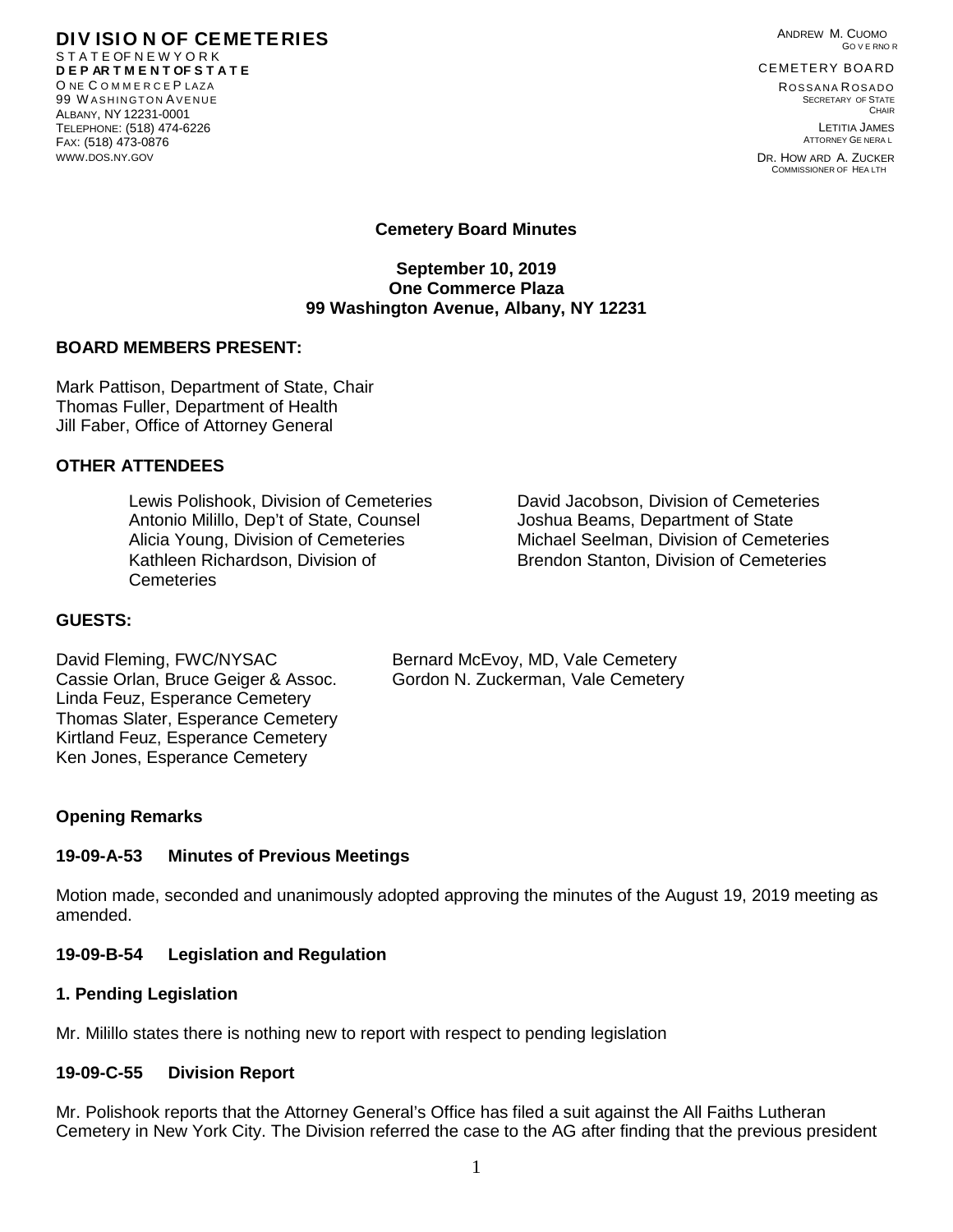had effectively taken the cemetery's general fund as a lump sum upon retirement. The AG identified other issues concerning the management of the cemetery including self-dealing and other wrongdoing. The Division's current role is to assist the new cemetery president in stabilizing the cemetery's operations and restoring the public's confidence.

# 1. Annual Reports

82% of the cemeteries have filed with the Division. 18% have not filed. These numbers are an improvement on previous years filing statistics. 28% have been filed electronically.

### 2. St. Matthews Disinterments

There has been no update since the Court's decision.

### 3. Rockland Cemetery

The Board approved the purchase of a parcel of land by the Rockland Cemetery at the August 19, 2019 meeting, subject to various conditions. The Board did not explicitly state that the Rockland County Legislature also has to approve the purchase. The Division will send a letter to the cemetery advising of this requirement.

### **19-09-D-56 Vandalism, Abandonment and Monument Repair or Removal Fund Report**

Year to date vandalism collections are \$468,402; assessment collections are \$251,018. Fiscal year collections from April 1, 2019 are: Vandalism- \$121,749 and Assessment- \$62,330.

Of the \$2,000,000 appropriation for Fiscal Year 2019/20, \$759,005.38 has been paid out and \$1,157,353.41 has been committed to pay previously approved applications. \$272,033.26 has been committed subject to availability of funds, in all likelihood from the 2020/21 appropriation.

The Board approved the following applications for funds for restoration, subject to the availability of funds:

11-029 Stuyvesant Falls - \$33,357.33 38-021 New Haven Rural- \$23,562.64

### **19-09-E-57 Vale Cemetery and Crematory (47-011) – Expansion of the crematory**

Vale Cemetery is seeking to add a retort and expand the crematory building. The cemetery is based in the City of Schenectady and is sustained almost completely by revenue derived from cremation services. Both Vale and neighboring Parkview Cemetery are currently at capacity for cremations. The capital region is in need of additional cremation capacity. The Division believes the project to be a good idea for both the area and cemetery.

There is one financial concern as the transaction involves a loan from a related party. The cemetery made an initial attempt to obtain bank financing but failed. A community foundation offered a loan at 5.5% interest but required additional \$15,000 quarterly payments of principal, making the loan terms unaffordable. One trustee offered to loan the money at the same rate with two differences. No additional payment would be made to the principal balance. For the first two years of repayment, payments would be interest only.

The Division noted that the cemetery had begun preparatory work without prior Division approval and was advised to cease such work until the New York State Cemetery Board approved the project. To date, the cemetery had spent \$229,000 on such work.

After extended discussion, a motion was made, seconded, and unanimously adopted approving the application, subject to receipt of all required local permits, for a total expenditure of \$488,000 which includes a loan from a trustee in the amount of \$225,000 and includes funds already expended.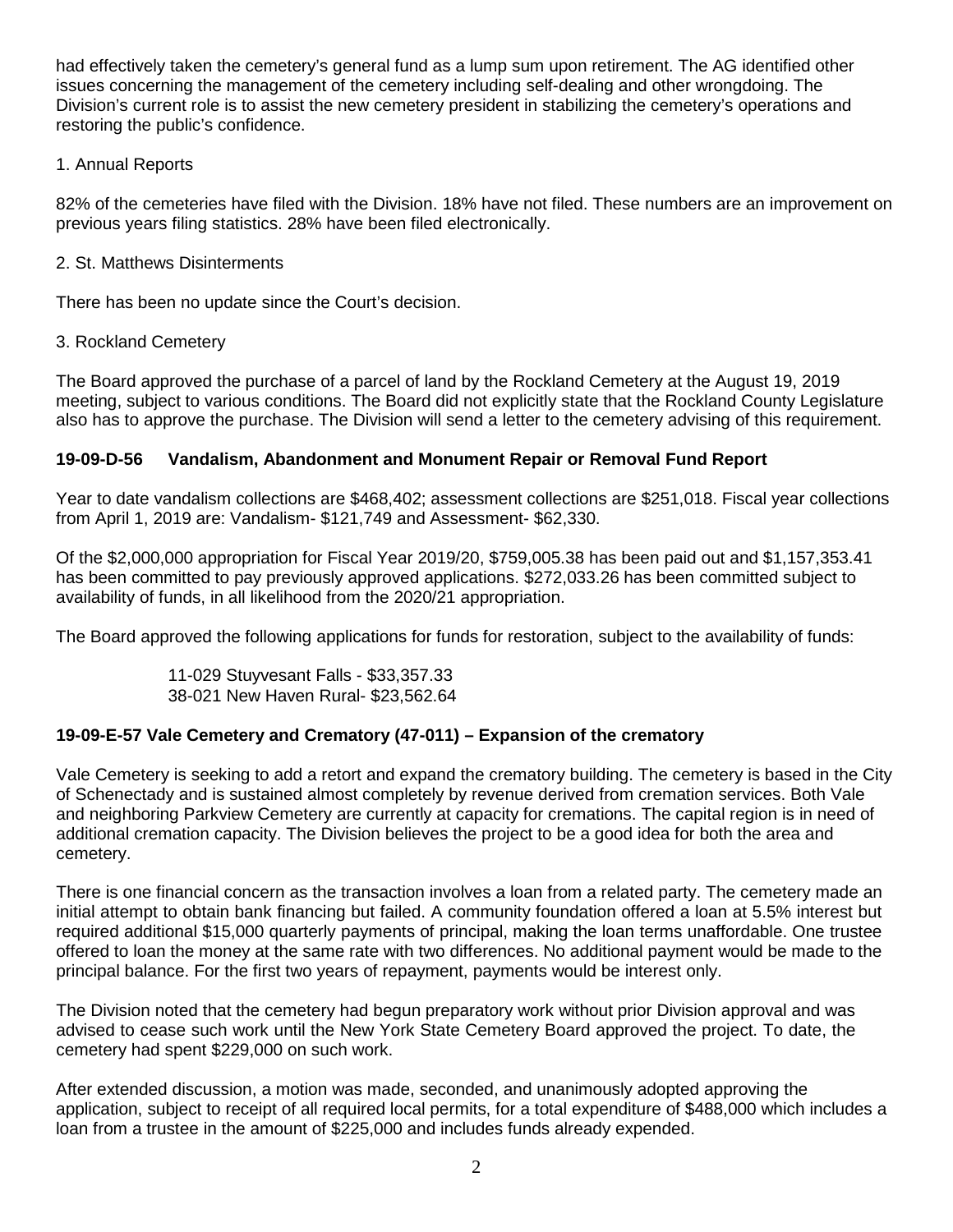# **19-09-F-58 Wappingers Falls Cemetery (14-041) – Sale of House**

The cemetery owns a building across the street. It wishes to sell the house with all proceeds going into the PM fund. There is no related party involved with the transaction. The price is \$188,000, several thousand dollars lower than the appraised value. The cemetery explained that the house's roof needs repairs and the appraisers did not adequately take this into account. The property was listed with and marketed by a real estate broker, and no related parties are involved. The board accepted the offered price as proof of market value even though it was below the appraised value because the property was properly marketed, the proposed purchaser is not a related party, and the transaction appears to be arms-length. The sale is not to a funeral entity

A motion was made, seconded, and unanimously adopted approving the application with net proceeds to be deposited to the cemetery's permanent maintenance fund.

# **19-09-G-59 Esperance Cemetery (48-008) – Land Purchase**

Esperance Cemetery is seeking to buy an adjoining parcel of land which has a home on it. Four broad areasof concern were found causing the application to be tabled at the August 19, 2019 to allow time for information to be received. One concern is whether the cemetery needs additional land land. The cemetery has provided additional information. Three funeral directors believe there will be need in the future for burials. Several nearby cemeteries are unable to acquire additional new land where space is also running out. The cemetery is attempting to keep the cemetery available for burials. The Division feels the need for land is better substantiated based on this information.

Another concern is whether the cemetery has adequate unrestricted funds to purchase the property. The cemetery appears to have two accounts, one checking and one investment. Many small cemeteries keep their entire general fund in the cemetery's checking account and the permanent maintenance fund in an investment account, but in this case, after extensive review of 20 years of financial records, the Division's accountants now believe that investment account contains funds that are properly treated as general funds sufficient to purchase the property. Counsel has concerns about the proper treatment of the cemetery's funds and Division's change of position from how it historically treated the funds that need to be discussed in executive session.

The purchase price is also an area of concern as it is at the higher appraised value. Counsel believes that the lower appraisal has a more detailed analysis with a deduction due to the home being in a flood zone where 9 feet of water flooded the home. The Division is not comfortable recommending approval of a sale at a price in excess of the lower appraised price.

The Board also discussed the fact that the land being requested is in the 500 year flood plain. The Division believes this issue would be addressed in local review and approval of rezoning of the property, but the cemetery is willing to restrict burials to the portion of the property outside the 500 year flood plain.

Ken Jones from Esperance addressed the board stating the home was sold in 2013 after the flood. He states that the current owner of the property paid a certain amount and wants to make a profit. The cemetery has not pushed burials as few lots are available.

Counsel asked that the matter be discussed further in executive session.

### **19-09-H-60 Cold Spring Cemetery (32-004) – Columbarium**

Cold Spring Cemetery has had compliance issues in the past. The cemetery poured foundation without approval and fell behind on annual reports and vandalism payments. A notice of non-compliance was issued. The cemetery is now in compliance. The cemetery wishes to install a fourth columbarium. There is a proven track record of selling these spaces. It is a pre-fab unit. There are no related parties involved. The cemetery has left space for a fifth unit that is not on the agenda at today's meeting. There are no other outstanding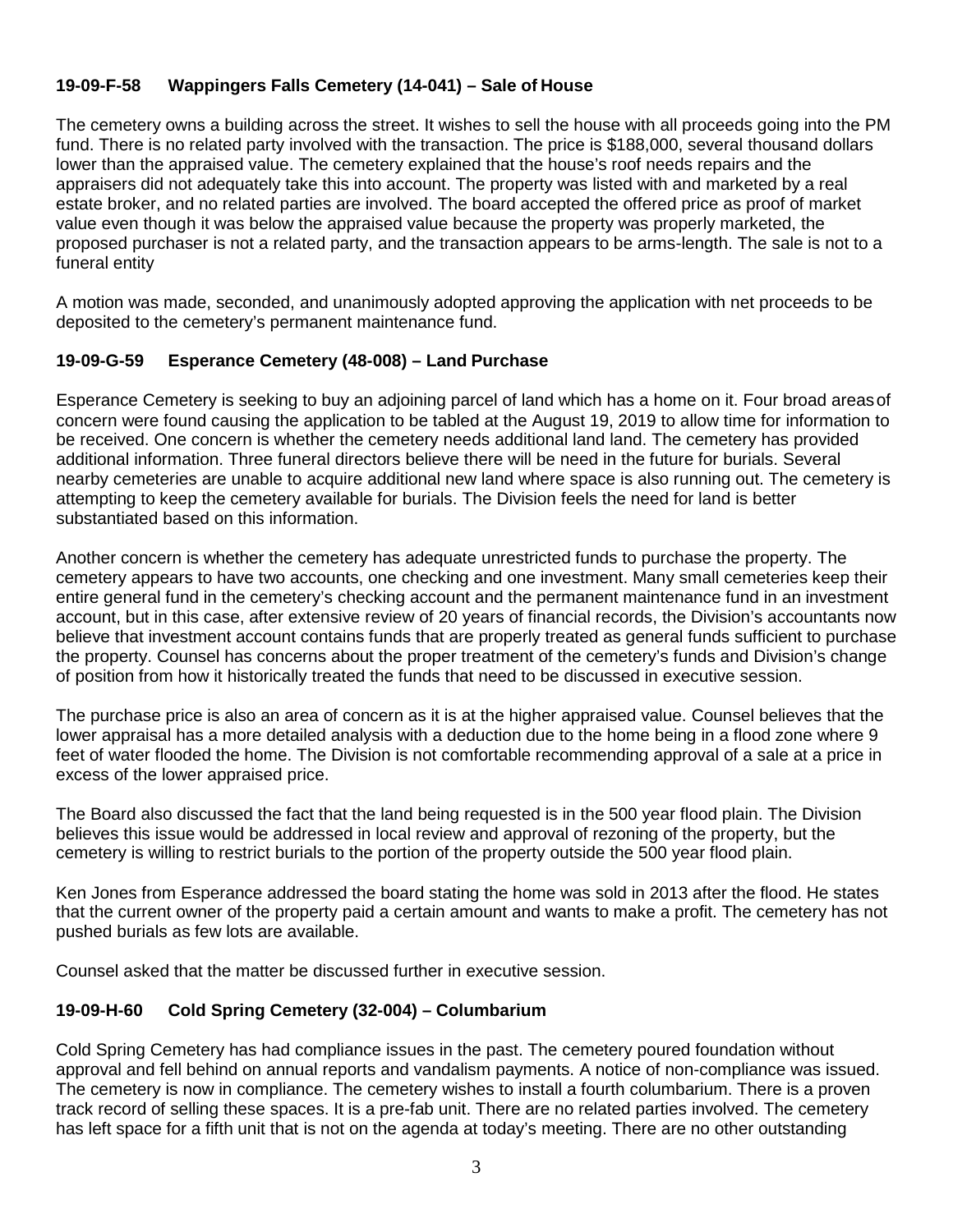violations. The Division recommends approval. A motion was made, seconded, and unanimously adopted approving the application at a price not to exceed \$25,584.00.

# **19-09-I-61 Yaphank Cemetery (52-062) – Sale of Vacant Land**

Yaphank Cemetery wishes to sell a small parcel of land that will not be used to another person who promises to not use the land in the future for \$6,000. The payment would go into the permanent maintenance fund. The Division recommended that the cemetery seek to agree to a deed restriction on the strip of land to prevent development, but development of this piece of land is unlikely. There are no related parties involved in this transaction. Division asked and the Board agreed to waive the usual requirement of two appraisals because the amount of land and consideration to be paid is very minor and the transaction is an arms-length transaction not involving a related party. A motion was made, seconded, and adopted approving the application without any deed restriction, and with net proceeds to be deposited in the PM fund. The Division is also to confirm the sale is not to a funeral entity as required by statute.

# **19-09-J-62 Chenango Valley Cemetery (04-003 Broome) – Merger**

Chairman Pattison states the Board needs to go to Executive session to apprise members of Counsel's memo. The Board will open the meeting back up after.

# **A motion was made seconded and approved entering Executive Session.**

# **A motion was made seconded and approved exiting Executive Session.**

# **19-09-G-59 Esperance Cemetery (48-008) – Land Purchase**

After exiting Executive session, a motion was made, seconded, and adopted disapproving the application for Esperance Cemetery without prejudice to reapply. The Board is not persuaded that the higher appraisal meets the fair market value. As the property exists currently, it is no zoned for cemetery use creating a risk for the cemetery to not be able to use the land for burials. That and other issues would need to be addressed prior to Board approval. The applicant can work with the Division on all issues before reapplying should they choose to.

# **19-09-J-62 Chenango Valley Cemetery (04-003 Broome) – Merger**

After exiting executive session, the Board also discussed the merger application between the Chenango Valley Cemetery and Forest Lawn. Counsel states that Not-for-Profit Corporation Law section 1506(h) provides limitations on a cemetery acquiring property by eminent domain and has concluded that these limitations—on cemetery size and acquisition of non-adjacent property—apply to any acquisition of property. The Board approved making counsel's memorandum on the issue available to the public.

The Board understands that prior acquisitions have been approved that do not follow the restrictions. An agency when previously incorrect, has the duty to correct itself, but need not apply the corrected decision retroactively when, among other things, retroactive application would create hardship.

Counsel recommended and the board agreed that the revised interpretation be applied prospectively only and not be applied to previous acquisitions of property.

The Division states that existing cemetery law does not provide adequate tools to help prevent abandonment and will discuss potential changes to the law with interested stakeholders.

A motion was made, seconded, and adopted disapproving the proposed certificate of merger on the basis that lands held by the cemeteries proposed to merge do not adjoin.